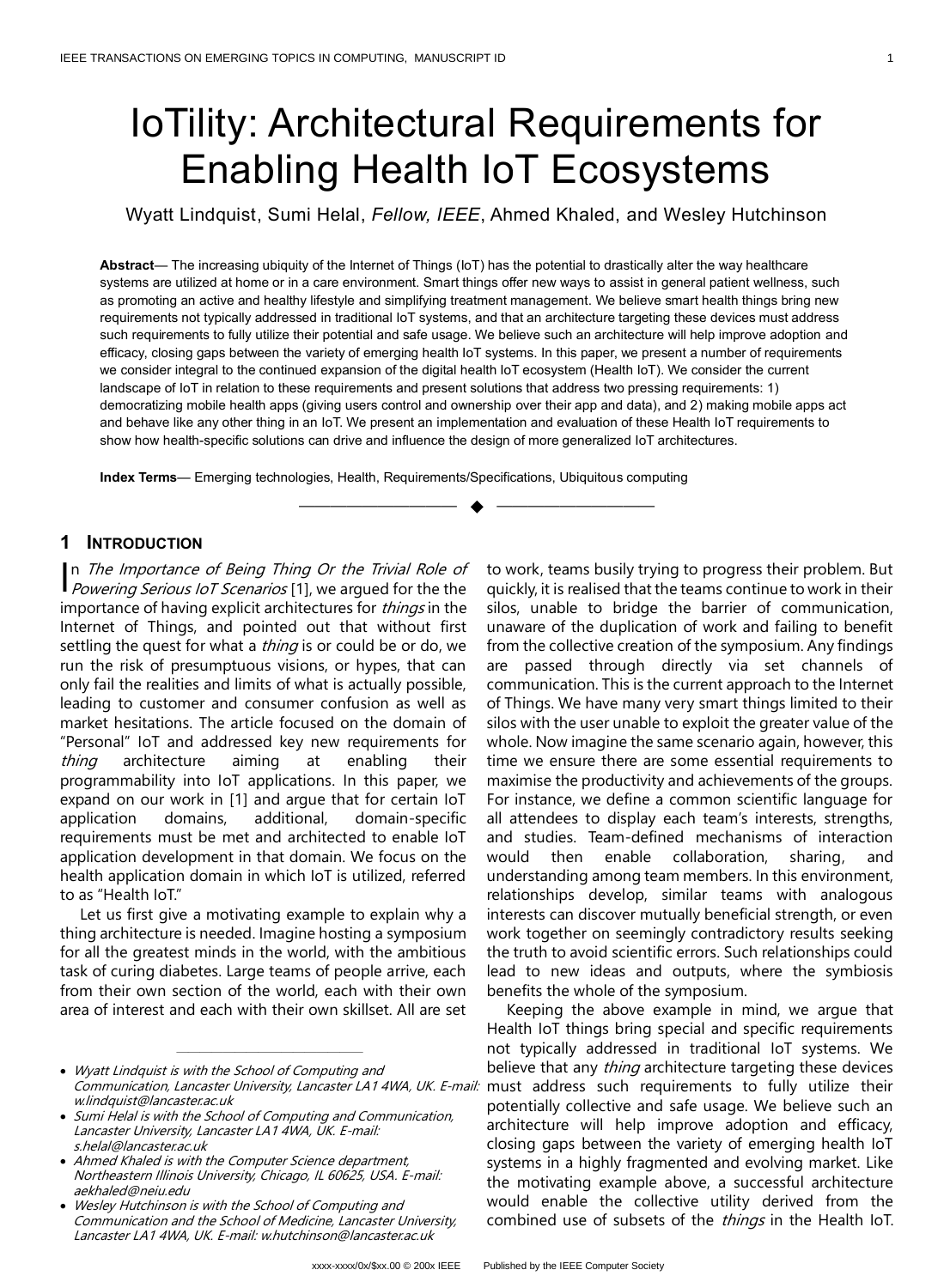Otherwise, each *thing* will have its offering in isolation. We refer to this figure of merit in such architectures as *IoTility* or the ability to increase the collective utility of the Health IoT.

In section 3, we describe requirements for Health IoT that we broadly categorize into "device interactivity" and "user interactivity". In the former we address requirements that enable *thing*-to-*thing* interaction and autonomous inter-relations. In the latter, we address requirements for user-*thing* interactions that must be met to ensure proper, meaningful and safe use of the devices, the empowerment and enablement of users to easily use the devices, and the establishment of trust between the user and the Health IoT elements. In section 6, we present a high IoTility architecture for Health IoT emphasizing only parts that are most relevant to the requirements presented in section 3 through 5. This includes the IoT-Device Description Language (IoT-DDL), a machine- and human-readable language to provide the basis of cross communication and the establishment of inter-thing relationship. Section 7 presents implementation and evaluation of parts of the architecture. In this section, we present two unique frameworks/toolsets that meet the architectural requirements. The Runtime Development Environment (RIDE), allows end-users to dictate the high-level functionality of Health IoT applications they easily compose out of existing Health IoT devices; and the Mobile Apps As Things (MAAT) framework, allows developers of health mobile apps to utilize actionable keywords (AKWs) to enable the future IoTility of their mobile application, without the having to predict or plan for all potential future interactions. We conclude the paper in section 9.

# **2 RELATED WORK**

Managing an IoT ecosystem in a specialized environment requires a structured architecture fit for the job. Works such as NIST's Network of Things (NoT) [2] propose a foundational design for an IoT system. NoT defines a set of primitives describing the functionality of individual sensors and groups of devices, as well as how they may communicate. Laplante et al. [3] present another structured approach, specifically targeting IoT healthcare systems. The authors consider various use cases, such as managing dementia, and describe a set of privacy and safety requirements for a Health IoT system.

Catarinucci et al. [4] offer an architecture implementation, again targeting healthcare systems, that focuses on the interoperation of a variety of wireless protocols to collect and monitor patient data in a smart hospital scenario. The data can be accessed uniformly by healthcare providers, or monitored to send push notificaions to caregivers on critical sensor events. Our Atlas architecture [5] is another specialized IoT system, focusing on peronal IoT and the potential for interaction between devices. This architecture is described in further detail in section 6.

Facilitating interactions between IoT devices and *things* is a primary goal of many of these systems. The Social Internet of Things (SIoT) [6] describes group of smart object as a social network to mimic human behavior. Devices form social relationships over similar functionalities, vendors, or physical locations. If This Then That (IFTTT) [7] in the cloud and Things Talk to Each Other (TTEO) [8] on the device allow similarly allow users to compose services into rule based applications through a set of "if-then" triggers. These forms of interaction are expanded on in section 4.2.

Another goal of these IoT systems focuses on enabling interoperable usage of heterogenous devices. Initiatives such as the *Continua Design Guidelines* [9] provide a set of standards with an open implementation that manufacturers can follow in their health devices, creating a uniform base API across brands. In a similar fashion, the Solid [10] and MyData [11] services aim to improve health data accessibility, utilizing concepts such as decentralized storage and standardized formats. The importance of these features is discussed in section 4.1.

Within these goals, trust, privacy, and security also play a major role. NIST's NoT considers *thing* security at each level of their architecture, from sensors to user communication and triggers. Mahale et al. [12] present an access control system that calculates trust values based on parameters captured from a smart space. These trust values can then be used to manage user identity. Lomotey et al. [13] create a health information system to associate user identity with the various data streams gathered from sensors in a smart space. Section 5.3 furher details these issues.

# **3 REQUIREMENTS FOR HEALTH IOT**

We identify a set of requirements we consider highly relevant to future thing architectures targeting Health IoT systems. We do not claim to provide a complete list of these requirements, but a selection of those we believe will allow such a *thing* architecture to maximize its IoTility in utilizing new digital health devices and the interactions and applications they enable. We group these requirements into two categories: 1) device interactivity, or how a device can expose its capabilities programmatically to application developers as well as cybernetically to other devices in a smart space, and 2) user interactivity, or how a device enables and guides an end user to properly (and safely) use it.

When considering the significance of device interactivity, one may reflect on the state of health data platforms such as Apple HealthKit [14]. This platform allows a user's phone to interact with supported devices, storing and displaying data in a unified interface. A user is provided with a level of assurance when buying a supported device—it will "just work" through its integration in the HealthKit app. However, this assurance hinges on this platform support: a device supporting only Google Fit or Samsung Health, for example, will be unable to interact with other HealthKit devices. These platforms offer users more control over their data and devices, but only in the context of their supported and closed ecosystem.

When considering the importance of user interactivity, one should look towards the plethora of personal health devices collecting precision data, which may generate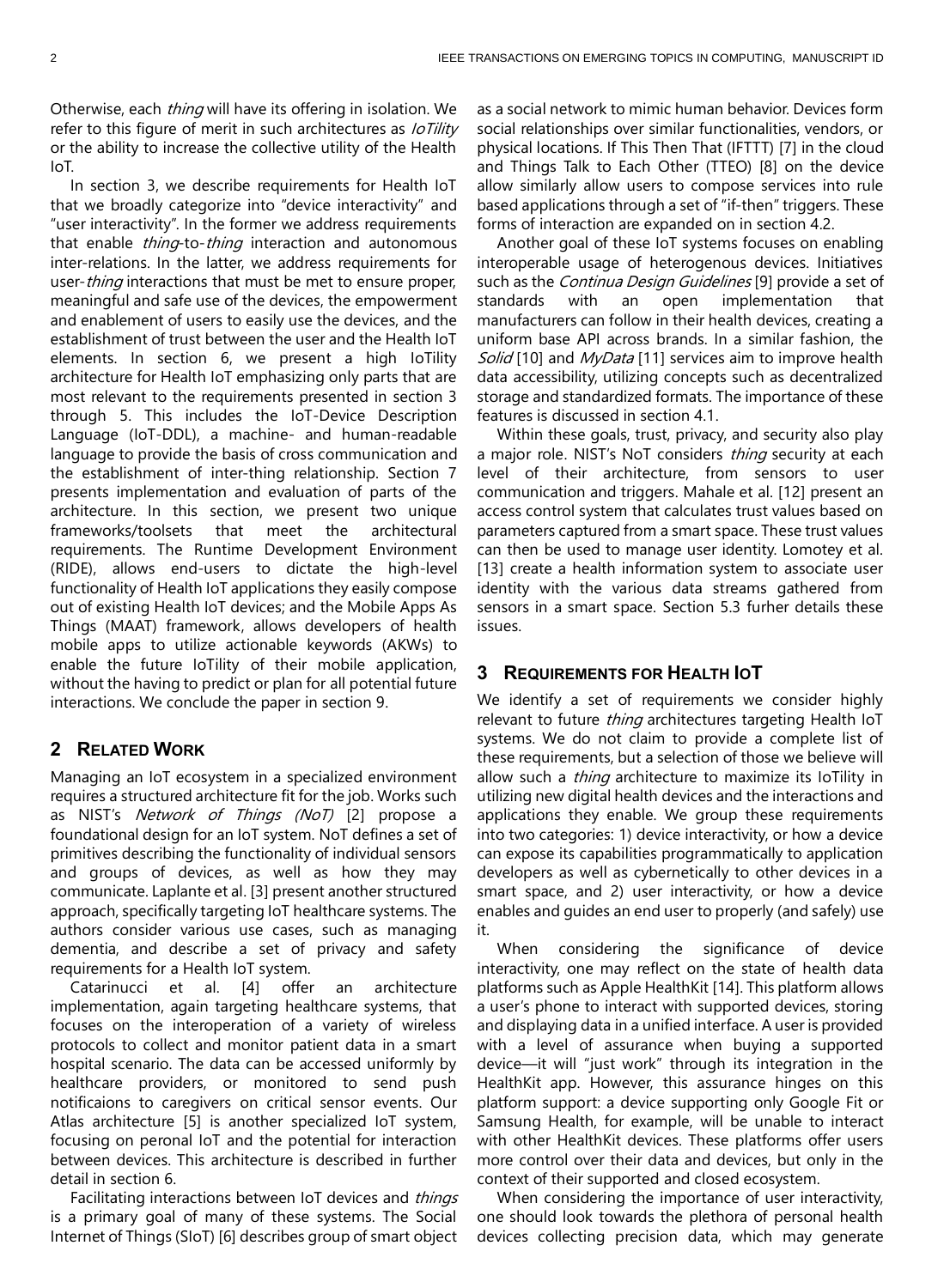erroneous or noisy data if used improperly or inaccurately—often a challenging task for the user. For instance, the Kardia [14] device can collect an electrocardiograph (EKG) sequence as the user places two fingers on each side of the device; proper finger placement



is critical in receiving a quality reading. To facilitate this, the Kardia app exposes a familiar "signal strength"-style metric (figure 1), providing at-a-glance, feedback and guidance on finger placement to the user. Unfortunately, Kardia is an outlier in this regard; most devices lack the facilities to detect or react to inaccuracies and accept such interactions unconditionally.

Fig. 1. The Kardia device and app interface.

To highlight both of these requirements, we consider the following near-future scenario throughout this section: following consultation with their physician, a patient's risk of diabetes is highlighted as significantly raised. Suggestions are made for the patient to make lifestyle adjustments to reverse this risk. Just as medicine is prescribed, the physician also prescribes various IoT devices for the patient to obtain. The patient fulfills the prescription for a body-weight and body-fat sensing scale, a blood pressure monitoring device, and a glucose monitor. The patient chooses running as a means of exercise and so purchases smart soles to compliment the community of devices, as well as a pulse oximeter and a temperature monitor advertised as a more accurate measure of metabolic rate. Finally, the patient downloads a dieting mobile app to his smartphone. We use the elements of this scenario in the next sections to derive and explain our requirements for Health IoT.

# **4 DEVICE INTERACTIVITY**

A *thing* must have the ability to send information and receive commands before it can be useful in a digital health smart space. Many *things* have no physical user interface and limited potential for physical configuration; instead, they must utilize a more feature-complete parent device (such as an edge device or mobile phone) to act as the point of interaction with the user. A *thing* relies on this ability to interact with a parent device to fully represent its capabilities. To do this, the underlying thing architecture must provide not only hardware and software interfaces within the *thing*, but also the basis for communication with other devices. This architecture therefore becomes critical

for the successful integration of that *thing* within a smart space.

To achieve this goal across the wide range of potential devices in health IoT, an architecture must be cognizant of how *things* may manifest themselves. For example, a *thing* may be a simple sensor, a higher-level device with a REST API, or even a full software system such as a mobile application. All of these *thing* types may perform the same functionality, such as reading a sensor value; however, the similarities stop there. Beyond utilizing different protocols, these *things* may perform their interactions in an entirely different way. The sensor thing may continuously emit its value as an electrical signal, the REST API device may perform its reading when an endpoint is invoked, and the mobile app may record a measurement based on the context of the phone's user's actions.

These different possibilities may be viewed as different "tiers" of interaction within the same system, where a thing architecture may always operate on, say, the REST API level of the interaction. However, with new devices constantly entering the IoT space, it is unreasonable to assume they will all operate in the same manner and expose the same capabilities. A health *thing* may not use a physical sensor or may be entirely represented within a mobile application. Instead, a thing architecture targeting digital health should consider the potential for inter-*thing* interaction across all of these forms.

## **4.1 Common Programming Interfaces (APIs)**

Regardless of the context of its interactions, a *thing* must expose some form of API to allow it to communicate with the whole of the smart space. We believe the availability and utility of such an API is a key piece in determining how easily a new *thing* may be integrated into an existing smart space. Without an API, there is likely little to no way for a smart space to interact with said device. Rather, only the functionalities and system the device was explicitly programmed to utilize can be exploited.

Many devices in the current digital health landscape tend towards this pattern [14]. Lacking a true independent API, the device is tied to a specific ecosystem or subset thereof, creating "silos" of functionality segmented between manufacturers and vendors. While the potential for interaction inside the silo may be rich, such interactions cannot take place with devices outside that silo. If a user wants to fully utilize the potential of their smart space, they must stay within a silo of compatible devices. Such a situation is especially problematic when a specific device type does not exist within a user's chosen silo; the user is forced to use a device with potentially decreased functionality, or consider using a different silo.

Such an effect can be seen within the ecosystem of companion mobile apps for health IoT devices. A user with a collection of smart devices likely has a similar collection of apps on their mobile phone, with each device requiring its specialized app to make full use of its features. The natural progression of these silos is an ever-increasing number of apps on a user's phone as they acquire more devices: making it harder for the user to find the information they want, and making tasks such as showing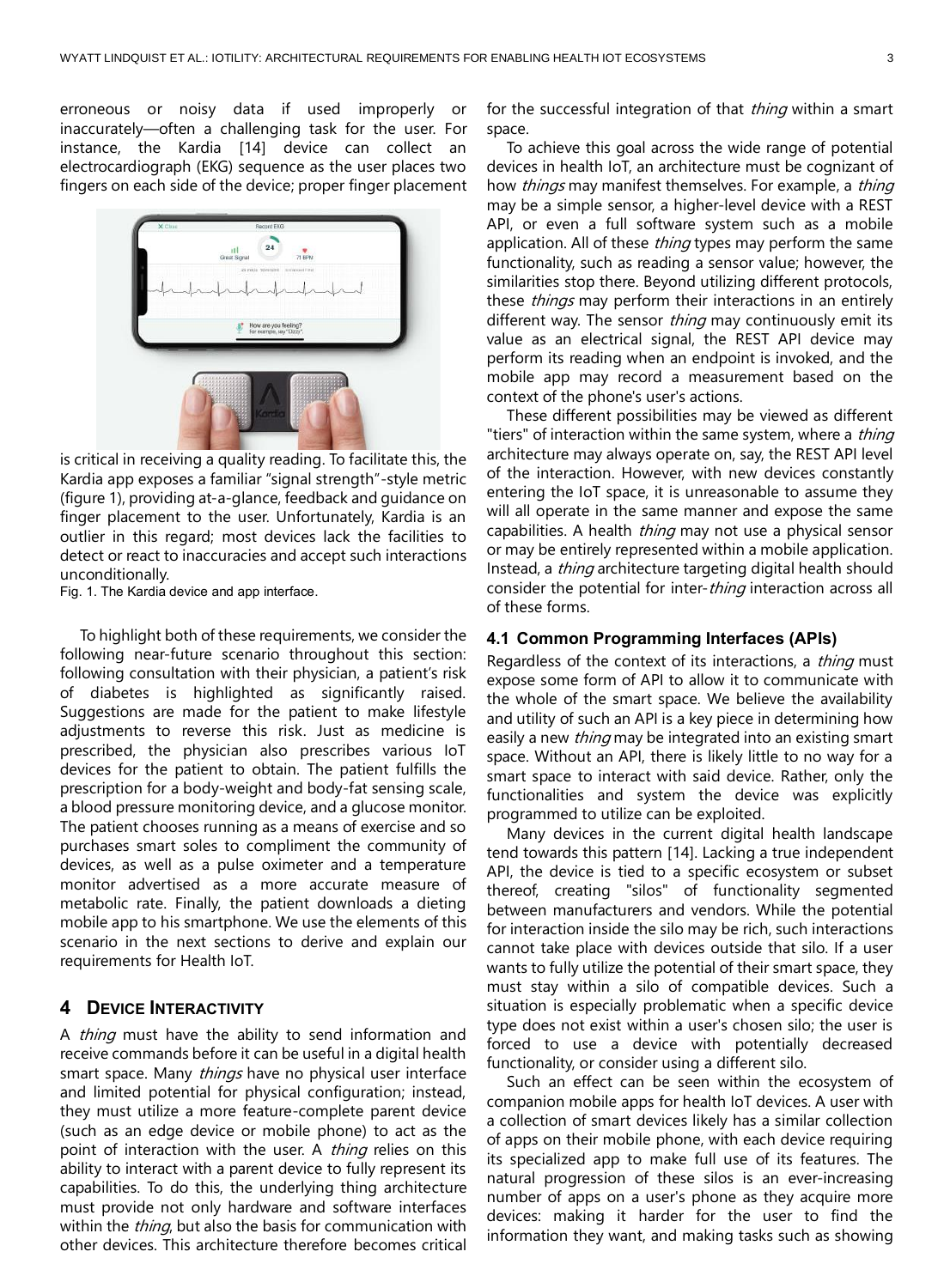multiple measurements from different devices at once more complicated.

Of course, eliminating these silos through a single standardized API is unlikely; vendors will always want to prioritize interactions between their own devices. However, even a limited subset of API compatibility, such as that defined by the Continua guidelines [9], could greatly improve a *thing's* ability to interact with its smart space. Consider the patient's temperature sensor from the scenario at the start of the section. Such a device is meant to be attached directly to the body, meaning it likely has little in terms of a physical interface (i.e., no integrated display to show the current temperature), and limited capacity for physical interaction (i.e., a sole button for toggling power).

The temperature readings and any needed configuration are instead exposed through a companion mobile app, which the user is required to download to use the sensor. Imagine, however, a user with accessibility concerns, where the companion app does not work properly on their specialized device. Without the app, the health device cannot be used properly, even though the hardware itself is functioning. However, in this case, the device exposes a minimal standard API with basic functionality. Perhaps the user holds their mobile device near the sensor, and receives usage instructions as well as the ability to perform a basic read from the sensor (thereby receiving their body temperature as desired). More advanced configuration features are not exposed through this API, but the user is still able to use the device, despite being unable to use the app.

Introducing more open APIs, however, does have implications regarding the safety and security of these smart devices [15]. Such concerns must also be carefully addressed; once a device provides data and receives commands more openly, the *thing* architecture must "pick up the slack" and ensure these APIs are not abused. Even when the API is being used properly, health devices must consider who is using the API; a primary user may be able to see readings from a device through its API, but these readings should not be available freely. These are other important requirements for the health IoT that are discussed in later sections.

We believe at least a minimal shared API is essential in mitigating the segmentation of *thing* devices. Ensuring functionality across a larger portion of users, in addition to providing users with more control over their data (such as with *Solid* [10] or *MyData* [11]) is essential when creating an effective thing architecture targeting digital health. While APIs give vendors less control over how their devices are used, they also have their own business cases: either making devices more desirable to consumers, or creating opportunities for platform services.

#### **4.2 Relationships Between Things**

Communication between *things* is a substantial part of an IoT ecosystem. The standardization discussed above is less impactful if considering only user-*thing* relationships. Once things are able to "speak" some level of a common language, they can interact not only with the user and

edge, but also with each other. We believe this *thing*-tothing interaction to be another critical part of a functional health IoT system. A *thing* with the potential to cooperate and utilize the capabilities of the smart space increases the capacity for meaningful interactions to occur.

As the number of devices in a smart space increases, explicitly programming them becomes more difficult; this is especially true in a health environment with a wide variety of medical sensors and devices. Even if all of the devices share a common interface, they still must be individually considered and programmed for. Beyond receiving data or sending controls directly, considering the potential for synergy between devices in a large smart space quickly becomes unreasonable. Allowing things to communicate between themselves has the potential to alleviate this burden.

Relationships, or logical links between functionalities offered by two or more things, allow for the creation of implicit interactions between smart space devices. A relationship may allow a thing to become a conditional element within a logic matrix, its output used as an input or to control another thing, as in IFTTT [7] and TTEO [8]. We believe that a thing's ability to form these types of relationships (especially when they can be formed as suggested by the *thing*, rather than explicit user intervention, such as the SIoT [6]), will allow users to focus on the high-level functionality of their smart space, leaving the low-level details to be taken care of by the architecture itself.

These kinds of relationships are especially useful in a health environment, where sensors may only record a part of a larger metric (such as how body temperature, blood pressure, etc. make up a patient's general vital signs), or may record the same measurement in conjunction with other sensors (such as reading pulse in different places on the body). Such grouping of information can be handled or specified between things through relationships, reducing the need for explicit programming and simplifying the use of the smart space at the edge, especially for personal health scenarios where the user may not want or know how to effectively manage their array of smart devices.

Using the initial scenario, consider the patient's blood pressure measuring device and pulse oximeter. Both of these devices are capable of recording, among their other measurements, the patient's pulse. In the traditional case, the user would be presented with two pulse readings, and would likely choose to use one over the other, possibly hiding or removing the second measurement. Imagine instead that these devices look to form relationships with other devices (whose specific form may not be known) that provide a pulse reading, allowing them to combine readings or keep each other in check. Such a situation improves usability and allows for a form of reliability across devices taking the same measurement (where services only need to be aware of the measurement itself, not the source device).

We believe relationships between *things* can play a large role in the effective programming and use of a health IoT system. When dealing with many devices in a smart space, allowing them to consider their position inside the smart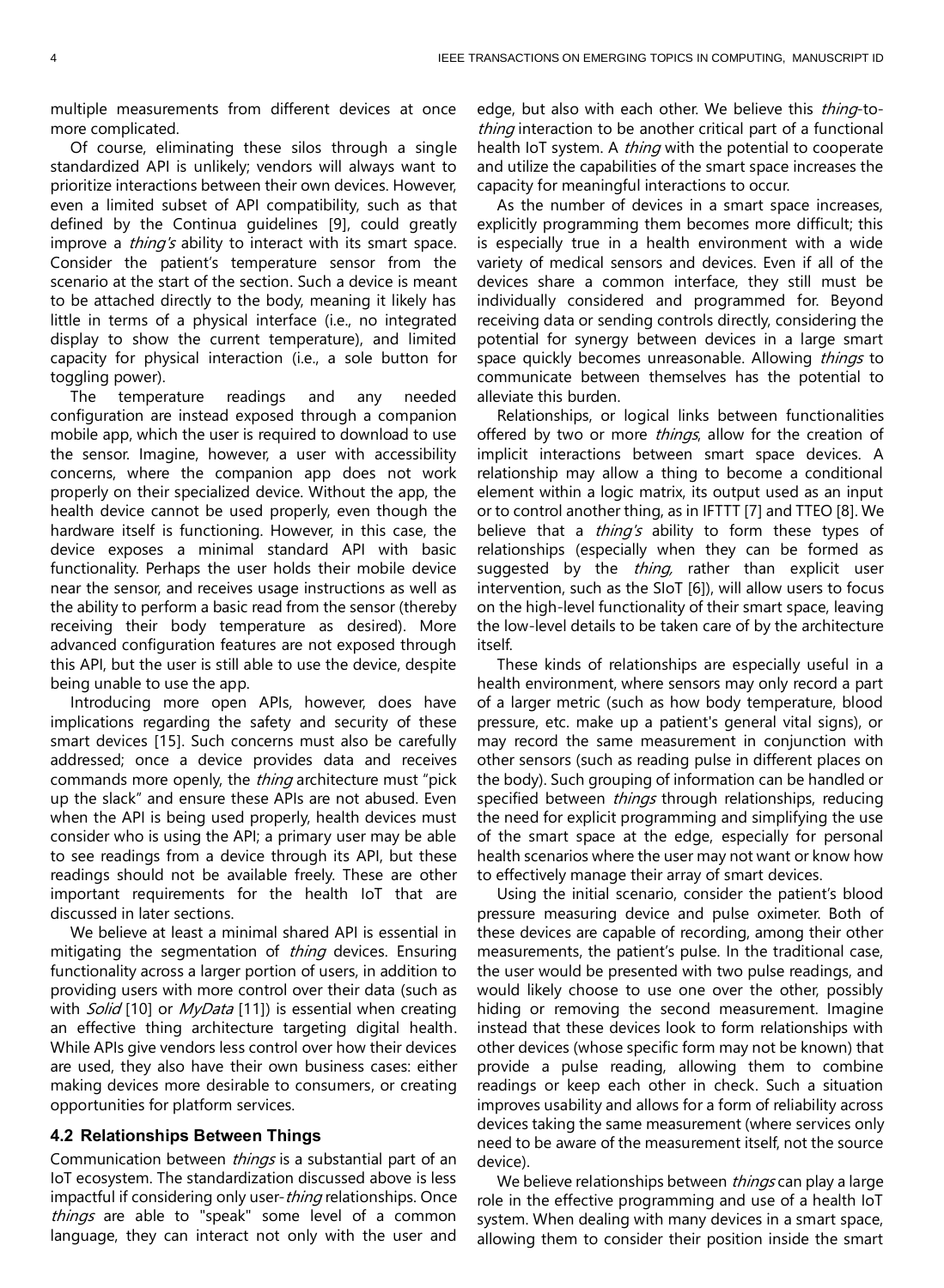space and the other functionalities being offered becomes valuable for both the end user and the operation of the smart space itself. An architecture handling these relationship-based behaviors can help supplement or simplify the creation of meaningful interactions in a smart space.

#### **4.3 Thing-Like Mobile Applications**

In much of the above discussion, the mobile app plays a prominent role in a smart space system. The number of these apps targeting digital health is significant: over 300,000 as of 2017 [16], [17], and still growing. In addition to self-contained health apps, many health IoT devices require a mobile device to host their companion app. However, despite their close interaction with *things* and the smart space, these mobile apps are not utilized fully: we believe they can be further integrated as *things* themselves. Considering mobile applications as "software *things*" (as opposed to hardware *things*, such as sensors, actuators, or other personal health devices) can open up new potential for meaningful interactions within a smart space.

In most situations, the mobile app either acts as a controller for other smart *things*, such as requesting data or sending commands, or manages information for the user, such as the aforementioned diet app. In terms of a smart *thing*, this is only half of the picture. Other *things* in a smart space cannot consider the app for any interactions beyond what it is programmed to do. Even if a health app's information could be used by another thing (especially one unrelated to the purpose of the app), the app most likely lacks a way to channel data to that *thing*. The app is missing a concrete API like those of other physical *things*, simply because most mobile apps are not designed to work this way.

For example, consider the patient's dieting app and their smart soles from the initial scenario. The user eats a meal, enters the information into their app, and receives an updated exercise plan. The user then must use another mobile app or other method for updating their smart soles' configuration to reflect their exercise parameters. Even though all the information is available implicitly within the smart space, the user must manually "transfer" parameters between the app and the *thing*, because the developer of the app did not consider this potential for interaction.

If the diet app had a *thing*-like API, the interaction could have progressed differently: after the user enters their information into the app, the smart soles see that the exercise plan has changed, updating their parameters automatically. In this case, the *thing* becomes the driver of the interaction, where it asks the mobile app for information through its *thing*-like API. Although the app was not developed with smart soles in mind, it was able to provide its information to the smart space and enable the interaction.

Compared to a normal hardware *thing*, a mobile app is likely much more capable in terms of features and the ability for the user to interact. Things in the smart space can potentially utilize a wide variety of sensors (for example, accelerometer and GPS) or engage the user through a touchscreen interface. This is especially interesting for

lightweight hardware *things* with minimal physical interfaces, like the body temperature sensor mentioned above. Such functionality makes higher-level interactions available to *things* without the need for physical interfaces or a specially programmed app (thereby reducing the need for the "silos" of companion apps described in section 4.1.

We believe positioning mobile apps to behave more like things to be another critical requirement in an effective digital health *thing* architecture. As mobile applications become more prevalent in smart spaces, allowing them to behave like any other *thing* device will solidify them as an integral part of an IoT system. Such a feature creates new potential for meaningful interactions with the *things* in a smart space, allowing for *things* to easily interact and form relationships with mobile apps. Thing-like relationships between apps could allow users to "combine" app functionalities, or easily create new apps with the exact functionality they desire.

# **5 USER INTERACTIVITY**

Things in a smart space offer limited utility unless they can interact with and convey information to their users. While some health IoT systems may, for example, be set up professionally or pass their readings to the cloud for analysis before being viewed, many systems (especially in personal health situations) will see their data and functionality being accessed directly by users (coming from readings such as vitals and indicators of activity). In this case, interaction with the user is critical: aspects such as data acquisition are dependent on correct use of the device. In fact, it may be arqued that proper user-thing interaction (with factors such as ease of use and required knowledge) constitutes a significant barrier hindering digital health adoption [18], [19].

In addition to using a device incorrectly, a *thing* architecture should consider the potential for lack of use as well. A user may interact with a device properly in terms of API and physical use, but not use it often enough, at the right times, or at all. In this case, a *thing* must have a concept of user motivation; that is, how the thing can interact to increase its chance of being used when needed. A thing may utilize markers such as a schedule or the behavior of other *things* in the smart space to hint at these opportunities.

To achieve this, an effective health IoT architecture should be able to understand and manage the potential for unreliability or error when dealing with input and output between a user and a *thing*. This includes validating input data and its proper acquisition, along with maximizing accessibility of the output data. We believe a health thing architecture needs to have the ability to monitor and correct the interaction process to ensure an interaction is completed properly and successfully: such an ability will allow the architecture to maximize its effectiveness across the spectrum of lay users in a health environment.

#### **5.1 Input and Output Safety**

Ensuring correct and reliable interactions with devices is a basic requirement of any IoT device. This requirement is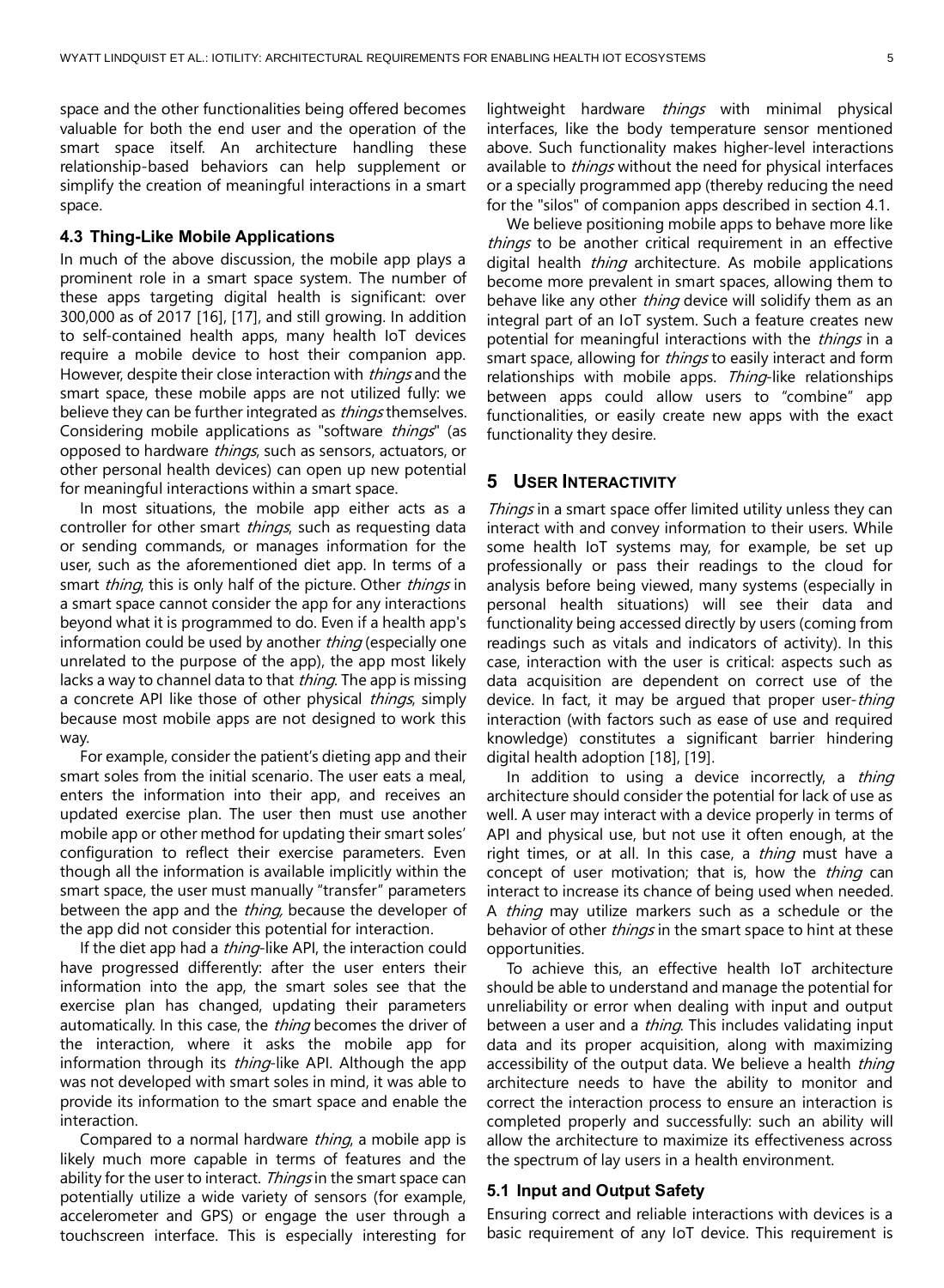especially critical in health IoT systems, where a sensor malfunction or other errors with the device could generate noisy or erroneous data—with potentially serious consequences. In addition to device reliability, proper acquisition of data is equally important in a digital health environment. For sensors, this means ensuring the user is using the device correctly (for example, such as proper placement of EKG electrodes). As mentioned previously, many sensor devices have limited ability to physically interact; they may not be able to signal proper use themselves.

Obviously, to monitor for proper use, a health thing must be architected to detect erroneous values or improper use symptoms in the first place. Depending on the specific sensor, this could be feedback in the form of binary information (such as valid or invalid), instantaneous feedback on accuracy (such as "signal strength" feedback), or others (such as instructions and corrections). If a thing can detect these parameters, it could provide feedback to the user, requesting that a reading be taken again or offering help on correct usage, rather than just recording these erroneous values as-is for the user or edge to handle later.

This user feedback becomes increasingly important in a health IoT ecosystem when considering the large number of health devices that may be in use. As a lay user acquires more devices, it becomes harder to stay familiar with all of the devices and their proper use instructions. Consider how the patient was prescribed health things in the initial scenario. A user setting up a device they did not choose personally may be less likely to initially understand its proper use. While they could read an instruction manual for the device, offering feedback directly through their Health IoT device would likely increase the chances of the user seeing the information and using the device properly.

Like sensors, actuator things depend on proper use by the user. While (simple) actuators do not transmit data, they receive commands that, when used improperly, could physically damage components or expose the user to potential harm. For example, a hybrid closed-loop insulin pump provides the user with an insulin dose dependent on the reading from their continuous glucose monitoring device [20], [21]. Improper use or placement of the monitor or pump could result in an incorrect dose being delivered. Preventing these actuations from occurring is another important requirement in a digital health smart space; as mentioned above, when a user is unfamiliar with a device, the potential for error or malfunction must be limited.

Actuation commands may be validated through constraints, or limitations on the frequency, magnitude, etc. of an API invocation. These run-time enforcements could be provided by developers, vendors, or owners to help govern safer things interactions that can be fine-tuned for specific smart space deployments. Such enforcements would help prevent issues (at least those that could be caused by the user) before the device fails—in the case of the hybrid insulin pump, hardware constraints have resulted in an impressive safety profile in testing [21], [22]. Additionally, in the case that a device does fail, constraints can also be capable of defining a "fail-safe" mode [23], where the final resting state of a device has minimal potential for harm.

The hybrid insulin pump is just one example of how automated devices can be safe despite controlling highrisk activities. More closed-loop monitoring and dosing devices are beginning to emerge, such as activity sensors providing input for levodopa dosing in Parkinson's disease. The use of objective sensor data to dictate medication dosing must be undertaken with careful consideration, but has the potential to provide personalized treatment regimens with better safety outcomes [24].

Current work focuses mainly on data validation and monitoring of sensor data in health scenarios. O'Donoghue et al. [25] present a Data Management System that focuses on data validation and consistency of different IoT sensors, as well as on how to choose which information is relevant to the user. Yang et al. [26] focus on data validity and reliability in a set of wearable health devices and mobile apps.

We believe an architecture should carefully consider how data and commands enter and leave a smart device. Providing feedback on the quality of produced data and validating inputs for safety and correctness are two facets that are likely to be valuable components of a health IoT smart space. These would allow *things* to handle problematic interactions before they are utilized by the target device or other devices in the smart space, strengthening assurance to the user and trust in the device. Integrating these can help simplify user interactions and allow the user to better understand their smart space.

#### **5.2 Notifications and Reminders**

When considering the relationships between user interactions and validating device input/output, another requirement becomes prominent: notifications. The previous section discusses providing feedback and assistance to users based on their use of a device. Often, the user may not be viewing the output of a sensor real time; therefore, during events such as abnormal or erroneous readings, the device may need to interact with the user another way. Depending on a device's ability to convey information, it may be more efficient to broadcast a notification where a more capable *thing*, such as one with a screen, sound, or other output could display the information. This is especially relevant when considering the potential of mobile apps as *things*.

As mentioned above, a critical part of a sensor monitoring its data quality or an actuator limiting its input is displaying this information to the user. That information can then be used to adjust how the device is being utilized, improving these interactions with the device. A concept of notifications would allow this information to be viewed by the user in a uniform way. In situations like these where this error data is ephemeral, notifications allow the user to review the information after the fact, without having to store it permanently. Notifications could also be extended outside of a local smart space, to provide family or care practitioners info on critical events.

A specific form of notifications, reminders, is especially important for user empowerment in a health IoT smart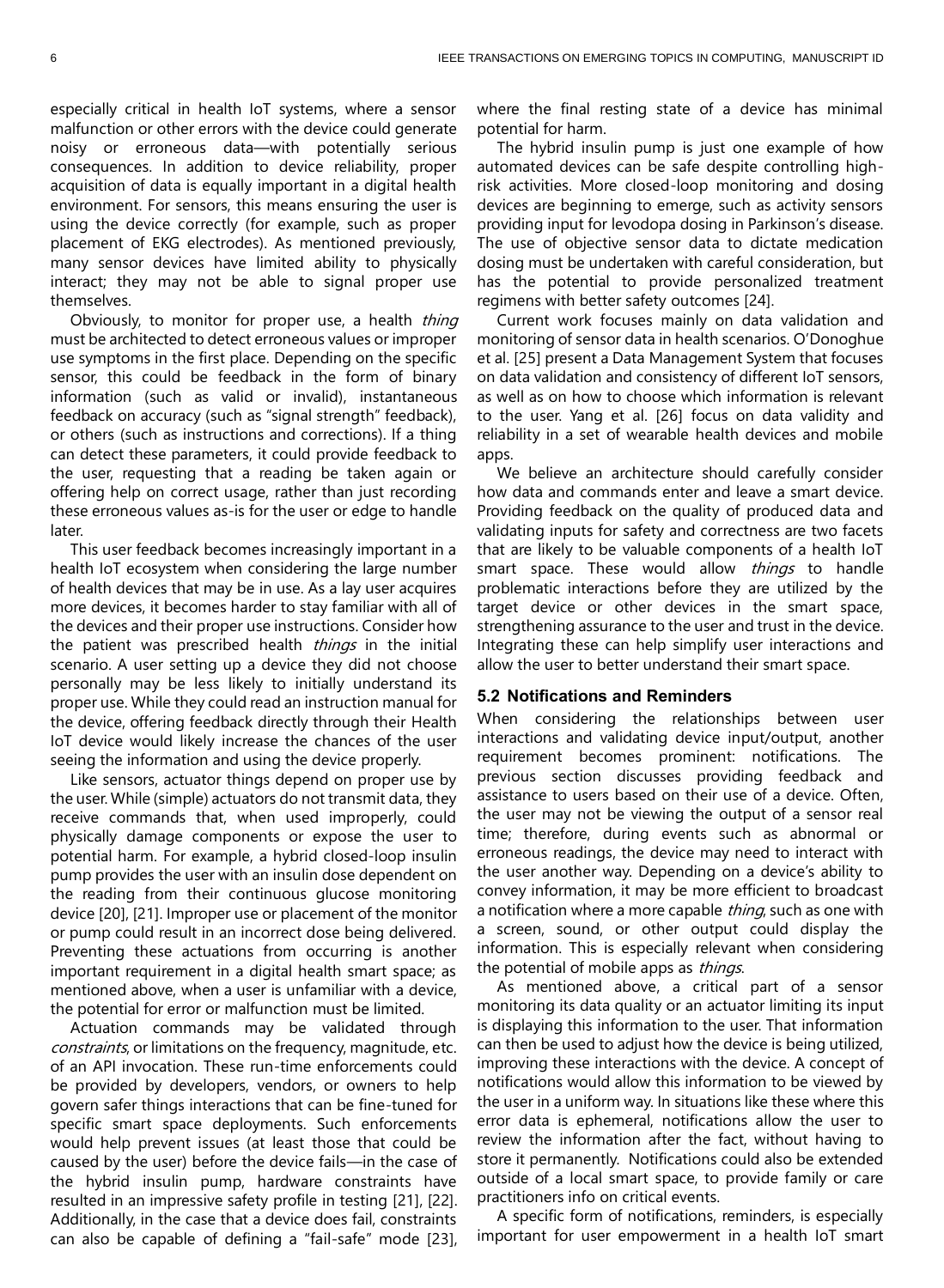space. In addition to conveying its data, a device may want to assist the user in performing actions at certain points in time. For a health device, this may include notifications for proper use, maintainance, calibration, etc. These events are time sensitive, and likely to be known by the device before hand. By sending a notification at the appropriate time, a device does not need to rely on the user remembering a schedule and can increase the likelihood of proper use.

For example, consider the glucose monitor from the initial scenario. To take an optimal reading, the user must measure their blood sugar about 20 minutes after eating. The burden of remembering to measure at the appropriate time, even though meal information is likely available within the smart space, through the dieting app. A thing architecture with notification and reminder support could enable the dieting app to schedule a reminder for the glucose monitor after the user inputs a meal. After 20 minutes, the reminder would appear on the user's smartphone, increasing the likelihood of proper use.

In addition to interacting with the user, notifications can also be used between devices to help signal and trigger more complex interactions. A sensor that normally only sends out the values it records may also be able to send information about its state, such as information about itself and its functioning or when the user changes how it is being used. These notifications could be picked up by other devices that rely on the user performing a specific action before they should begin their own interaction. These events, along with the inter-*thing* relationships mentioned above, can provide the groundwork for enabling meaningful interactions within a smart space.

Phone-based notifications are a popular component in architectures targeting health today. Catarinucci et al. [4] present a system for a smart hospital that uses push notifications to send sensor events to caregivers. Tcarenko et al. [27] introduce a system to send notications remotely to caregivers on critical health events, such as a fall. Some systems integrate mobile-like notifications further; Kubitza et al. [28] describe an architecture that allows notifications to be displayed contextually through capable smart devices, reducing reliance on the mobile phone.

We believe an architecture should include some form of notifications or message passing between *things* in addition to the normal means of sending commands or receiving data. The above sections discuss allowing things to react to smart space events even when the source or target device is not explicitly known or programmed for. Notifications are a convenient way to achieve this, in addition to providing an additional way for users to view important information about their smart space. Building off of the idea of mobile apps as *things*, notifications are already a familiar concept to users that could be extended to work between *things* and mobile devices.

#### **5.3 Managing Identity**

Many health IoT *things* are designed with a single user in mind (for example, wearable sensors). However, some devices (such as larger, non-wearable ones) may be designed to be used concurrently by multiple users. This is especially true in personal health scenarios, where in a

single smart space, a device may be used by a group, such as a family or entire household. In these cases, the thing must have some notion of who it is being used by, so that the data it produces or the functionality it performs can be associated with the correct user within the smart space. Even *things* made for single users may utilize some form of identity, especially in relation to health IoT. In a multi-user smart space, a specific smart *thing* may be concerned with privacy: only a specific user should have access to the device's data or functionality.

This understanding of identity is another important component of a *thing* architecture targeting health IoT. A sensor device that changes users would likely see a different range of normal values (for example, blood pressure), which could create issues if the device is unaware the readings are now from a different user. Even if the smart space edge or cloud is capable of handling multiple users, a shared device must also be aware of this logic: at a minimum, the device must be able to inform the smart space about the current user identity.

Building upon the initial scenario, consider when the user receives all their prescribed devices. Upon activating each device, it is assigned with some form of secure userspecific identifier. During use, the devices may only communicate with other devices using the same user identifier, preventing unauthorized access. This concept of identity is necessary for the user, who lives with a roommate in a shared dwelling. Even though both have smart things on the same network, the roommate is unable to access the APIs of the user's *things* because the architecture controls access based on the user identifier.

Identity management for a health *thing* consists of two main stages: provisioning and use. During provisioning, or setup of the device, a user identity must be assigned or created. This identity could potentially be created with little user intervention, sourcing parameters from the user or the smart space [12]. For single-user devices, this involves associating a specific user with the device and its data, while for multi-user devices, this might involve the creation of separate data profiles for each user. For example, a simple temperature sensor may be configured to send its data to a user-specific endpoint. The other stage, use, involves identifying who the current user is, whether they are authorized, and how any generated data or received commands should be handled, such as in the system by Lomotey et al. [13]. For example, a smart watch may require a password or nearby unlocked phone before it can be used.

We believe an architecture targeting digital health should be able to understand and manage user identity. User privacy and information security are critical parts of a health IoT system, both of which have a basis in the appropriate handling of user identity. Considering how devices are initially set up and configured, and how they could be used by members of a smart space is another important role of a digital health IoT architecture.

## **6 HIGH IOTILITY ARCHITECTURE FOR HEALTH IOT**

In response to the above, we present our Atlas Thing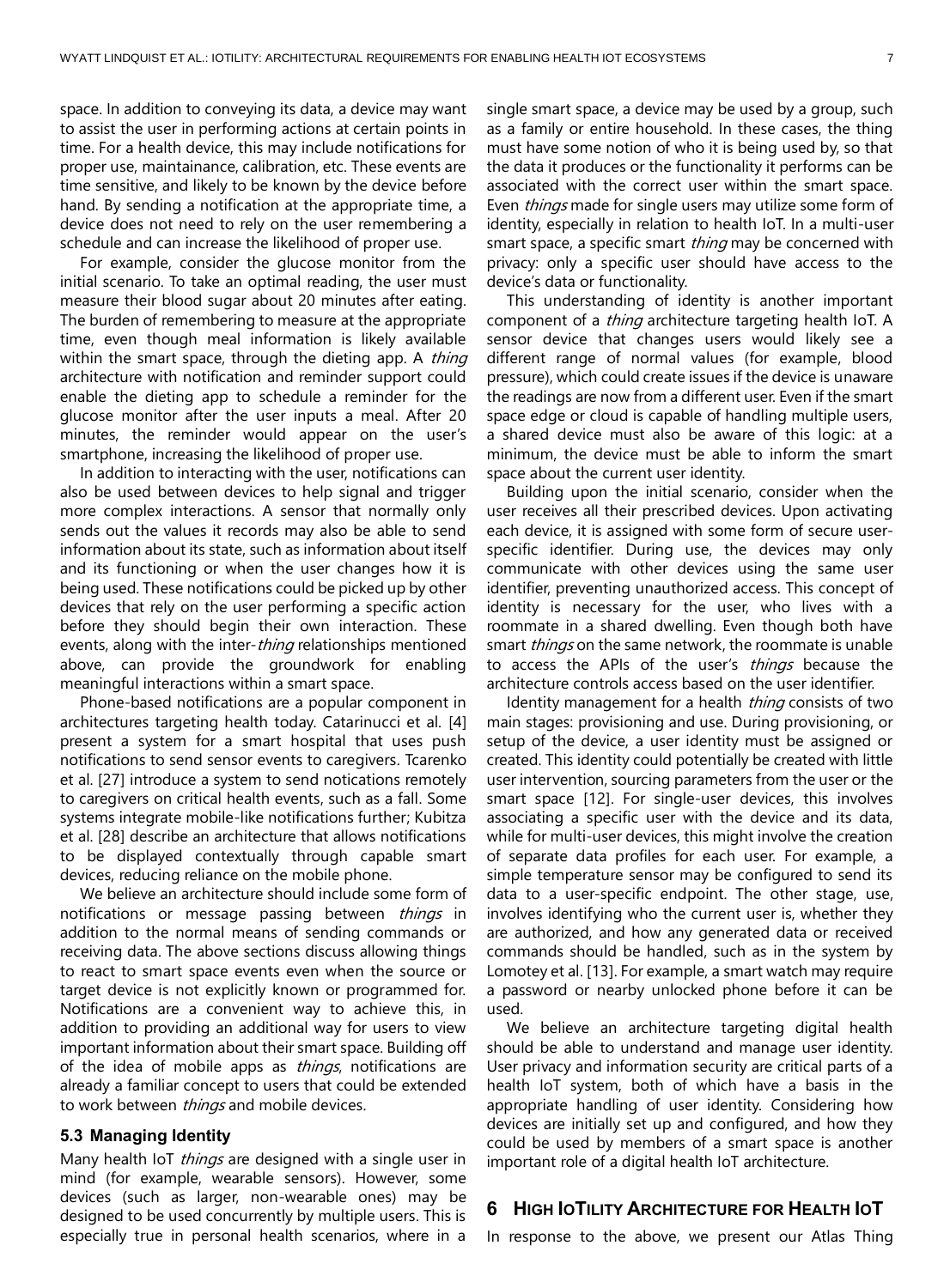Architecture, which includes functionality we believe begins to satisfy some of these new requirements. The Atlas architecture consists of several works focusing on different issues in IoT; however, we will focus only on the subset that relates directly to the above requirements. This includes the architecture itself, focusing on communication between things, the IoT Device Description Language (IoT-DDL), handling dynamic *thing* APIs, and the Inter-Thing Relationships framework, defining a concrete set of relationships between things.

# **6.1 IoT-Device Description Language (IoT-DDL)**

In the absence of a device description language, significant effort is required to interact and manage the wide heterogeneity of things that can exist in a smart space. At the same time, the *thing* description should be part of the thing itself to facilitate a thing's smooth migration between smart spaces and to enable *thing*-to-*thing* ad-hoc interactions. The IoT-DDL [29] is a machine- and humanreadable XML-based descriptive language used to describe, through a set of attributes, values, and parameters, a *thing* in a smart space. The IoT-DDL describes the *thing* in terms of the *thing's* identification information, resources, inner entities (for example, sensors, actuators, and software-based functionalities), along with the services such a *thing* offers to other smart space users and devices. Each *thing* entity provides a subset of these services through a set of well-defined interfaces (APIs). Such configuration scheme is then uploaded to the thing to enable it to self-discover its capabilities and engage with the surrounding IoT ecosystem.

A *thing* can also use the IoT-DDL to describe how it is socially related and linked to other things. Using identification attributes such as model, vendor, etc., the thing can describe how offered services can be logically and functionally tied. Such a social network of logically connected *things* can help guide the creation of new meaningful interactions. The IoT-DDL also enables explicit description of such logical social bonds and functional relationships.

The IoT-DDL uses this human- and machine-readable format to provide the basis for a uniform API across *thing* devices. It limits the creation of silos between groups of devices (as mentioned in the above requirements), by enabling *thing* interfaces to be defined and modified by the vendor, developers, and end users. This helps ensure a greater compatibility among smart *things*, even if they were not originally programmed for each other explicitly.

#### **6.2 Atlas Thing Architecture**



Fig. 2. The Atlas Thing Architecture.

The current IoT platforms and architectures link the access of *things* to a central point (for example, cloud platforms or the edge) where direct communication between things is hardly supported. These vendor-constricted connections narrow down the opportunity to integrate things from different vendors seamlessly into the smart space. This restricted paradigm ignores the potential for devices to communicate with each other, in addition to cloud platforms and the edge. The Atlas Thing Architecture [5] is a set of software operating layers and modules that utilizes the capabilities of the IoT-DDL (discussed in the previous section), mounted onto a thing to provide new functionalities it requires to engage and interact with other things, platforms, and IoT scenarios.

The architecture, illustrated in figure 2, consists of three main layers: Atlas IoT platform, host interface layer, and IoT OS services. The IoT OS services are the basic services provided by the *thing's* OS (e.g. process execution and management, network modules, memory units, and I/O interfaces). The Atlas IoT platform represents the logical layer of the architecture and provides new IoT services not currently provided by the *thing's* OS. Such new services focus on the descriptive and semantic aspects of *things* to better enable engagement, interaction, and programmability in an IoT. Such services enable a thing to: 1) self-discover its characteristics, resources, and capabilities through the uploaded IoT-DDL, 2) dynamically generate outward services and formulate their appropriate APIs based on information in the IoT-DDL, and 3) enable secure interactions between *things* and users in new IoT applications and scenarios, including those in which smart things speak different "languages," using a protocol translator attachment [30]. The host interface layer, the middle layer of the architecture, shields the platform and provides the portability and interoperability features needed. This layer manages the internal interactions between the Atlas IoT platform and the set of services provided by the underlying OS.

This communication between devices exists as a set of information- and action-based interactions. Information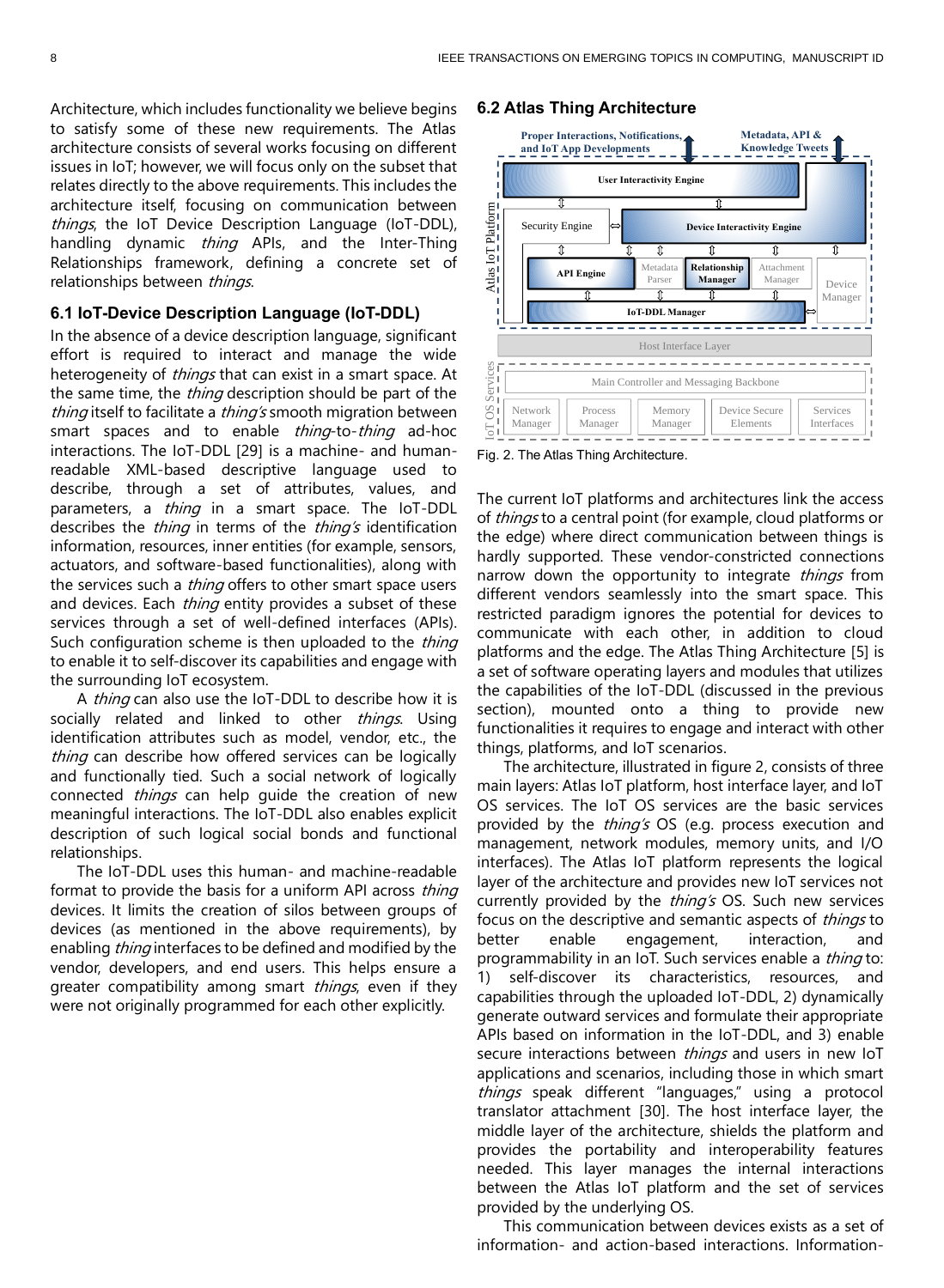based interactions (referred to as *tweets*) enable a thing to announce its metadata, API, and knowledge of the smart space to nearby *things*. A *thing* can use these tweets to describe what it is, what it does, and what it knows. Actionbased interactions are utilized to execute relationships and provide notification-like messages to *things* and users.

The Atlas Thing Architecture focuses on enabling device interactions, by utilizing different communication standards and a uniform API interface, the chances for meaningful inter-*thing* interactions are increased. The architecture can run on a range of devices, from sensor boards to Linux-based systems to Android devices, enabling intercations between *things* with varying capabilities.

## **6.3 Inter-Thing Relationships Framework**

The Inter-Thing Relationships Programming Framework [31] utilizes both the Atlas Thing Architecture and the IoT-DDL to build a distributed programming ecosystem for the social IoT. The framework broadens the social bonds (thinglevel relationships) between *things* according to their identification attributes (for example, vendor or things collocated in the same space) and utilizes a new set of relationships between the offered services (for example, a competitive relationship or a relationship that extends functionalities) that we believe can empower developers to program a much wider class of meaningful applications.

A thing can also use the IoT-DDL to describe how it is socially related and linked to other things. Using identification attributes such as model, vendor, etc., the thing can describe how offered services can be logically and functionally tied. Such a social network of logically connected *things* can help guide the creation of new meaningful interactions. The IoT-DDL also enables explicit description of such logical social bonds and functional relationships.

The framework introduces services (abstractions of the functions offered by a *thing*), relationships (abstractions of how services are linked together), and recipes (abstractions of how services and relationships build up an interaction) as the primitives for an Atlas IoT application. The framework also defines *filter, match*, and evaluate as three operators that functionally define how the primitives are wired. The description of an IoT application within the framework utilizes a set of semantic rules that evaluate the correctness of the developer's established application.

These relationships within the framework can be utilized by vendors in the IoT-DDL, defined by developers while building IoT apps, or dynamically inferred from the exchanged knowledge (tweets) between things. This ability to discover and infer new links between *thing* services allows more meaningful interactions to develop with less intervention needed from the user.

# **7 IMPLEMENTATION AND EVALUATION**

In addition to the core Atlas architecture components, we also present two extensions to the core architecture that have been developed to satisfy a specific requirement mentioned within the previous sections. The first extension, the Runtime Development Environment (RIDE), focuses on utilizing relationships between things, allowing users to develop new smartphone apps composing their *things*. The second, Mobile Apps As Things (MAAT), focuses on providing smartphone apps with *thing*-like capabilities and making them available to the smart space. A brief description of each is provided, along with some preliminary evaluations and results.

#### **7.1 Runtime Development Environment (RIDE)**



Fig. 3. High-level architecture for Atlas RIDE.

RIDE is a development environment, runtime system, and interactive tool for end users to develop and build IoT apps. It extends the Inter-Thing Relationships framework described in section 6.3, utilizing the Atlas architecture and IoT-DDL to build a distributed programming ecosystem that utilizes a set of concrete relationships for the development of a wider class of domain-related IoT apps.

Using RIDE, a developer can: 1) continuously listen to the *things* in the smart space, visualizing available services and relationships; 2) establish new relationships and applications; 3) infer new opportunities from existing services and relationships; and 4) set preferences for functionalities and services to guide the inferences of these new opportunities. RIDE also accepts a description for a new application and generates an independent Android mobile app that communicates with the smart space. The IDE, as illustrated in figure 3, targets smartphone users with no programming experience to easily create new smart space IoT apps with a touchscreen interface.

The developer uses the Development Interface, utilizes primitives (from the Inter-Thing Relationships framework) from the Repository to establish new IoT applications, while the Inference Engine discovers new relationships, recipes, and programming opportunities from existing primitives. The Inference Engine also holds developer preferences based on feedback from previously inferred applications, which guides future inference. The Application Engine checks the validity and correctness of a created application (either established manually or inferred by the IDE) before generating an Android app executable through an external on-cloud service, based on an XML description of the chosen primitives. Each generated application, shown in figure 4, is governed by a set of semantic rules.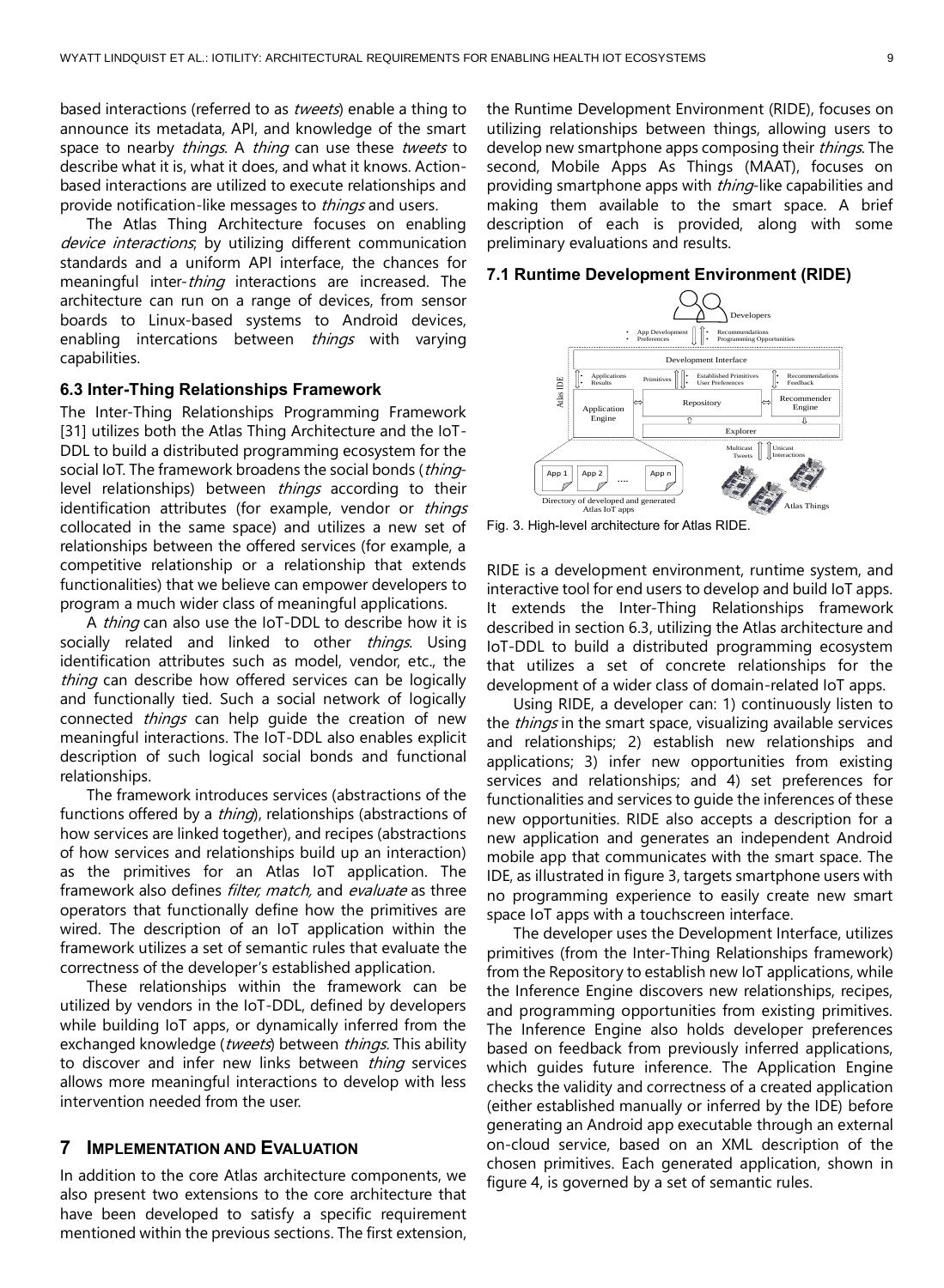

Fig. 4. The structure of a generated IoT mobile app.

The Atlas RIDE prototype is built for Android-based smartphones, where generated IoT applications are fully independent Android apps. We performed a set of experiments using a Nexus 9 Android device to evaluate and benchmark the feasibility of the proposed IDE. The energy consumption of RIDE under various conditions was measured and compared against that of the background OS processes and tablet hardware. The difference in these values was used to determine the energy consumption of the IDE.

One such measurement is shown in figure 5. This measurement shows the runtime energy consumption of a generated application—that is, the power required to communicate back and forth with the APIs of the other Atlas smart space things offering the required services. Parameters are sent to a thing and a response value is received before repeating this interaction with the next endpoint, until all services and relationships in the recipe have been executed. As the number of services increases, the energy consumption increases as well, but remains negligible overall.

In our *DIY Health IoT Apps* demo [34], we utilized RIDE in a health IoT scenario. The scenario simulated a health smart space with a temperature sensor thing, a pulse oximeter *thing*, a bodyweight scale *thing*, and a fitness mobile app with *thing* capabilities. Atlas RIDE was used to generate two applications: 1) an app that displayed combined readings from the temperature sensor and pulse oximeter; and 2) an app that automatically passes the reading from the bodyweight scale into the fitness app for calculations. None of the *things* were pre-configured for these interactions; they are both handled through the Inter-Thing Relationships framework.



Fig. 5. Energy consumption of generated personal IoT applications.

# **7.2 Mobile Apps As Things (MAAT)**

The Atlas architecture as described in section 6 has mainly focused on enabling hardware devices to be *things*. To complement this, we introduced MAAT, a framework that allows mobile apps to behave as traditional *things* and seamlessly communicate with existing hardware things in a smart space. While the framework does not provide an app with the full feature set of the hardware Atlas platform, it achieves parity with core features such as API-ing and interthing interaction. The framework also considers the role of the mobile developer, who may not be familiar with IoT or want to waste time adding complex IoT support. To this end, MAAT also introduces a programmable description called an *Actionable Keyword (AKW)*, along with an IDE plugin to minimize changes to a developer's workflow.



Fig. 6. The Actionable Keyword lifecycle.

Receiving capabilities from a *thing* in the form of API declarations, as was utilized in our previous apps-as-things demo [33], provides the app with the information it needs, but places a large burden on the mobile developer. The developer must know the exact API to integrate with before hand, and must anticipate how the *thing* will manifest within the UI and behavior of the app. If these parameters are not known, the context of the interaction likely must be handled "on top" of the existing UI, such as in a pop-up or entirely new interface.

Consider, for example, the scenario from section 3. The smart soles have a function to track how much of a meal the patient has burned off by exercising. To calculate this, the soles require the total calorie count of the meal. The dieting app can provide this value; however, the developer did not consider the potential for interaction with smart soles. Even if the app can give the soles calorie information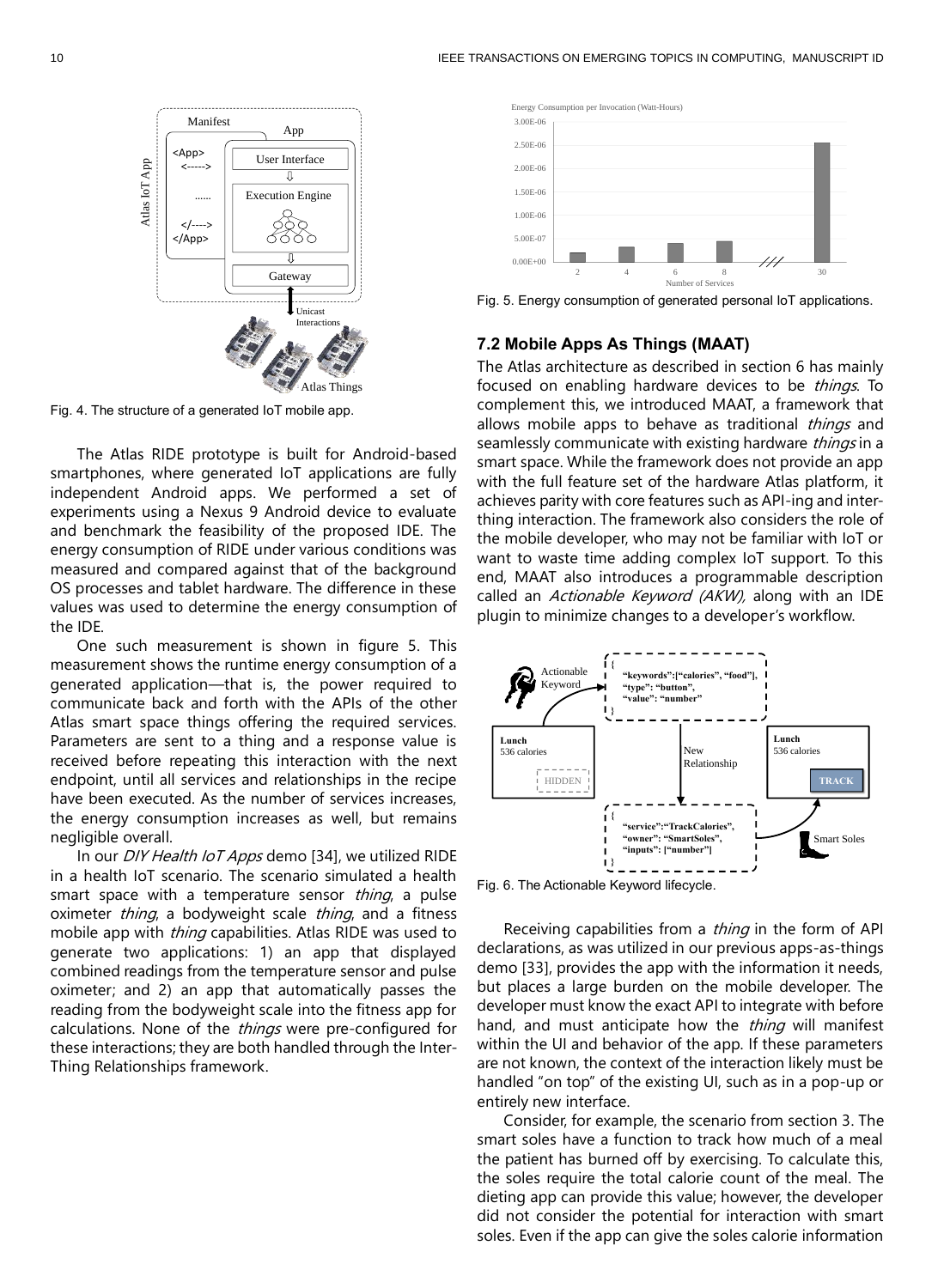based on its API, it still lacks the context of when and where this value might come from.

Instead, MAAT allows the developer to specify potential data from their app to be used in a smart space. In this situation, the developer knows the calorie information from the user's recent meals could be useful, but does not have a target device in mind. MAAT allows the developer to say, "the user is interested in this calorie count," rather than wait for a device to announce, "I can do calculations with calories." By specifying the data, the developer announces that each listed meal is potential input for a *thing*.

This data and context information is represented within an *actionable keyword*. A single piece of data (one of the recent meals) is associated with a user interface element (a button) to trigger a future *thing* service. This relationship is represented in figure 6; the developer configures an AKW containing calorie information from a single meal. The trigger button remains hidden until the data is associated with a *thing* service. Once the smart soles discover this opportunity and offers its tracking service, the button appears (with a label specified by the soles), which will send the specific calorie value to the sole's service when tapped.

| StreamingStick.Record        | Vendor:            | Roku                       |  |
|------------------------------|--------------------|----------------------------|--|
| <b>StreamingStick.Search</b> | Name:              | StreamingStick.Search      |  |
| StreamingStick.Sleep         | Description:       | Find a TV program by name. |  |
| FireTV.Find<br>FireTV.Save   | Input Name:        | String                     |  |
| Example.03                   | Input Description: | A single string value.     |  |
|                              | Keywords:          | (click to add)             |  |
|                              |                    | <b>TV</b>                  |  |
|                              |                    | <b>DVR</b>                 |  |
|                              |                    | SmartHome                  |  |
| Keywords:<br>TV              |                    |                            |  |

Fig. 7. Keyword search within the IDE plugin.

Finding the association between an AKW and a potential thing service, however, is difficult. To solve this, along with the input data, and  $AKW$  also specifies a set of keywords that are semantically compared by the *thing*. For example, the smart soles might look for numeric input with "calorie" and "food" keywords. These keywords build off of the descriptive keywords from Atlas; MAAT also includes an IDE plugin to search a repository of keywords and input data scraped from a database of IoT-DDL specifications. This interface is shown in figure 7.

Due to their direct interaction with the mobile app's UI, actionable keywords must be able to be processed quickly. Any delays could be confusing or cause the app to appear sluggish; potential relationships should appear smoothly as the user navigates throughout the app. In figure 8, we analyze the total time between broadcast and formation of a relationship, for varying numbers of AKWs. Even with a very large number of  $AKWs$ , the total response time remains reasonable at about half a second.



Fig. 8. Total response time of multiple active AKWs.

# **8 DISCUSSION AND FUTURE WORK**

In this section, we discuss several issues of scope, limitations, and future work. First, the presentation of the requirements introduced in this paper is deliberately focused on the ideas behind them, the reasons they are needed, and the motivations of their potential impact. However, they can be further formalized and tested using a requirement engineering process [34], which is outside the scope of this paper. Formalizing the requirements will facilitate communication with personal health devices standards such as the IEEE 11073 and Continua Alliance [9] in the hope that such requirements may be adopted and included within the standard bases. Engaging standards organizations in our work will ensure practical pathways to widespread adoption, and more importantly, tests and certifications that these requirements are met; processes which are often within the remit of these organizations.

Second, while we engage general practitioners as a key stakeholder in arriving at the user interactions requirements in this paper, additional stakeholders, including other health professionals and the end users themselves, can further refine our requirements or add to them. We are currently conducting a large-scale study on user interaction with digital health involving a multitude of commercially available devices and a sizable number of users and health professionals. We are hopeful this work in progress will capture more broadly any elements we may have missed in our work on user interaction requirements so far.

Third, to best focus on the new requirements (especially in regard to user interactions), we limit the scope of the paper to users without special needs. However, additional accessibility requirements and special interface design for individuals with special needs remain important and should be further addressed. While such requirements are not discussed directly, considering they are their own area of specialization and outside the scope of this paper, we completely acknowledge their importance and the need to further develop them as Health IoT progresses into the future.

## **9 CONCLUSIONS**

Health IoT *things* bring new requirements not typically addressed in traditional IoT systems. We presented numerous examples to demonstrate this argument, along with a detailed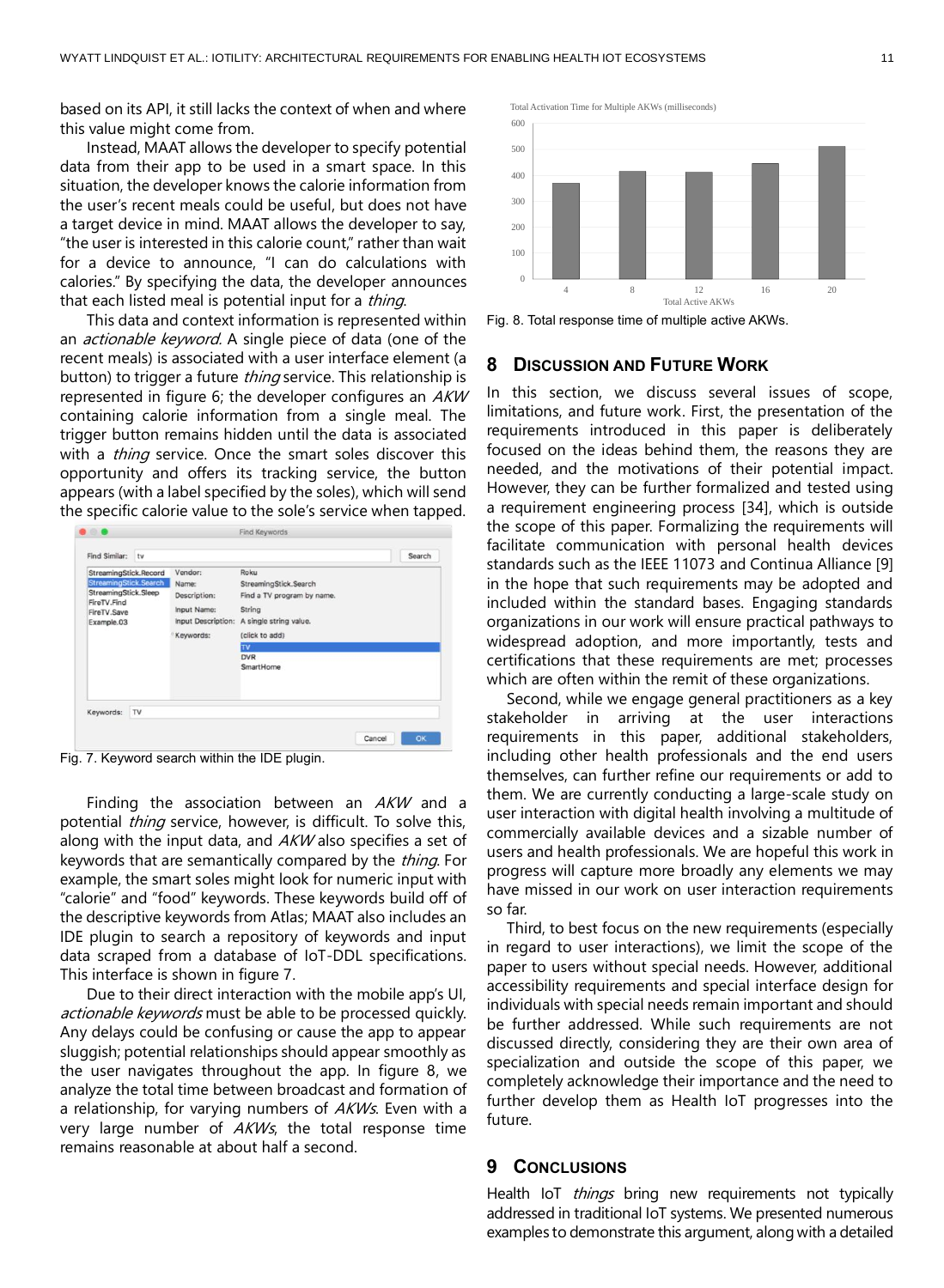analysis of new requirements, which we classified into device interaction requirements and user interaction requirements. The former is needed to enable inter-device interaction, communication, and most importantly inter-relationships. It is also needed to enable mobile apps to be and act as other health IoT *things*. This is important given the large number of health mobile apps. We also analyzed user interaction requirements showing how the device could support and empower the user to use the device properly and safely, and how users could gain control over their mobile apps and devices. We presented an architecture targeting Health IoT devices that address the analyzed requirements to fully utilize their collective and safe usage. We considered the current landscape of IoT in relation to these requirements and presented solutions that address two pressing requirements: 1) democratizing mobile health apps (giving users control and ownership over their app and data), and 2) making mobile apps act and behave like any other thing in an IoT. We presented an implementation and evaluation of these Health IoT requirements to show how health-specific solutions can drive and influence the design of more generalized IoT architectures.

# **REFERENCES**

- [1] S. Helal, A. Khaled and W. Lindquist, "The Importance of Being Thing Or the Trivial Role of Powering Serious IoT Scenarios," in Proceedings of the IEEE ICDCS Conference 2019, 2019.
- [2] J. Voas, "Networks of 'Things'," NIST Special Publication, 2016.
- [3] P. Laplante, M. Kassab, N. Laplante and J. Voas, "Building Caring Healthcare Systems in the Internet of Things," IEEE Systems Journal, vol. 12, no. 3, pp. 3030-3037, 2018.
- [4] L. Catarinucci, D. De Donno, L. Mainetti, L. Palano, L. Patrono, M. Stefanizzi and L. Tarricone, "An IoT-Aware Architecture for Smart Healthcare Systems," IEEE Internet of Things Journal, vol. 2, no. 6, pp. 515-526, 2015.
- [5] J. King, R. Bose, H.-I. Yang, S. Pickles and A. Helal, "Atlas: A service-oriented sensor platform: Hardware and middleware to enable programmable pervasive spaces," in 31st IEEE Conference on Local Computer Networks, 2014.
- [6] L. Atzori, A. Iera, G. Morabito and M. Nitti, "The Social Internet of Things (SIoT) - When social networks meet the Internet of Things: Concept, architecture and network characterization," Computer Networks, vol. 56, no. 16, 2012.
- [7] "IFTTT", Available: ifttt.com
- [8] J. Yun, I.-Y. Ahn, S.-C. Choi and J. Kim, "TTEO (Things Talk to Each Other): Programming smart spaces based on IoT systems," Sensors '16, vol. 4, p. 467, 2016.
- [9] Personal Connected Health Alliance, "Continua Design Guidelines," Available: www.pchalliance.org
- [10] MIT, "Solid," 2017. Available: solid.mit.edu.
- [11] "MyData," 2018. Available: mydata.org/mydata-101.
- [12] P. Mahalle, P. Thakre, N. Prasad and R. Prasad, "A Fuzzy Approach to Trust Based Access Control in Internet of Things," in 3rd Int'l Conf. on Wireless Comm., Vehicular Technology, Information Theory and Aerospace and Electronic Systems, 2013.
- [13] R. Lomotey, J. Pry and S. Sriramoju, "Wearable IoT data stream

tracability in a distributed heath information system," Pervasive and Mobile Computing, vol. 40, pp. 692-707, 2017.

- [14] "Apple HealthKit". Available: developer.apple.com/healthkit.
- [15] "AliveCor Kardia". Available: www.alivecor.com.
- [16] D. Dimitrov, "Medical Internet of Things and Big Data in Healthcare," Healthcare Inform. Res., vol. 22, no. 3, pp. 156-163.
- [17] B. Farahani, F. Firouzi, V. Chang, M. Badaroglu, N. Constant and K. Mankodiya, "Towards fog-driven IoT eHealth: Promises and challenges of IoT in medicine and healthcare," Future Generation Computer Systems, vol. 78, no. 2, pp. 659-676, 2018.
- [18] IQVIA, "The Growing Value of Digital Health," 7 November 2017. Avail.: www.iqvia.com/institute/reports/the-growing-value-ofdigital-health.
- [19] Research2Guidance, "mHealth App Economics 2017," Avail.: research2guidance.com/product/mhealth-economics-2017 current-status-and-future-trends-in-mobile-health.
- [20] M. Mackert, A. Mabry-Flynn, S. Champlin, E. Donovan and K. Pounders, "Health Literacy and Health Information Technology Adoption: The Potential for a New Digital Divide," Journal of Medical Internet Research, vol. 18, no. 10, 2016.
- [21] M.-P. Gagnon, P. Ngangue, J. Payne-Gagnon and M. Desmartis, "m-Health adoption by healthcare professionals: a systematic review," Journal of the American Medical Informatics Association, vol. 23, no. 1, pp. 212-220, 2016.
- [22] S. Weinzimer, G. Steil, K. Swan, et al., "Fully Automated Closed-Loop Insulin Deliver Versus Semiautomated Hybrid Control in Pediatric Patients with Type 1 Diabetes Using an Artificial Pancreas," Diabetes Care, vol. 31, no. 5, pp. 934-939, 2008.
- [23] R. Bergenstal, S. Garg, S. Weinzimer, et al., "Safety of a Hybrid Closed-Loop Insulin Delivery System in Patients with Type 1 Diabetes," JAMA, vol. 316, no. 13, pp. 1407-1408, 2016.
- [24] R. Bergenstal, D. Klonoff, S. Garg, et al., "Threshold-Based Insulin-Pump Interruption for Reduction of Hypoglycemia," N. Engl. J. Med., vol. 369, no. 3, pp. 224-232, 2013.
- [25] W. Dunn, "Designing safety-critical computer systems," Computer, vol. 36, no. 11, pp. 40-46, 2003.
- [26] I. Thomas, M. Alam, F. Bergquist and e. al., "Sensor-based algorithmic dosing suggestions for oral administration of levodopa/carbidopa microtablets for Parkinson's disease: a first experience.," J Neurol., vol. 266, no. 3, pp. 651-658, 2019.
- [27] J. O'Donoghue and J. Herbert, "Data Management within mHealth Environments: Patient Sensors, Mobile Devices, and Databases," Journal of Data and Information Quality, vol. 4, no. 1.
- [28] P. Yang, D. Stankevicius, V. Marozas, Z. Deng, E. Liu, A. Lukosevicius, F. Dong, D. Xu and G. Min, "Lifelogging Data Validation Model for Internet of Things Enabled Personalized Healthcare," IEEE Transactions of Systems, Man, and Cybernetics: Systems, vol. 48, no. 1, pp. 50-64, 2016.
- [29] I. Tcarenko, T. Gia, A. Rahmani, T. Westerlund, P. Lijeberg and H. Tenhunen, "Energy-Efficient IoT-Enabled Fall Detection System with Messenger-Based Notification," in Wireless Mobile Communication and Healthcare, 2016.
- [30] T. Kubitza, A. Voit, D. Weber and A. Schmidt, "An IoT Infrastructure for ubiquitous notifications in intelligent living